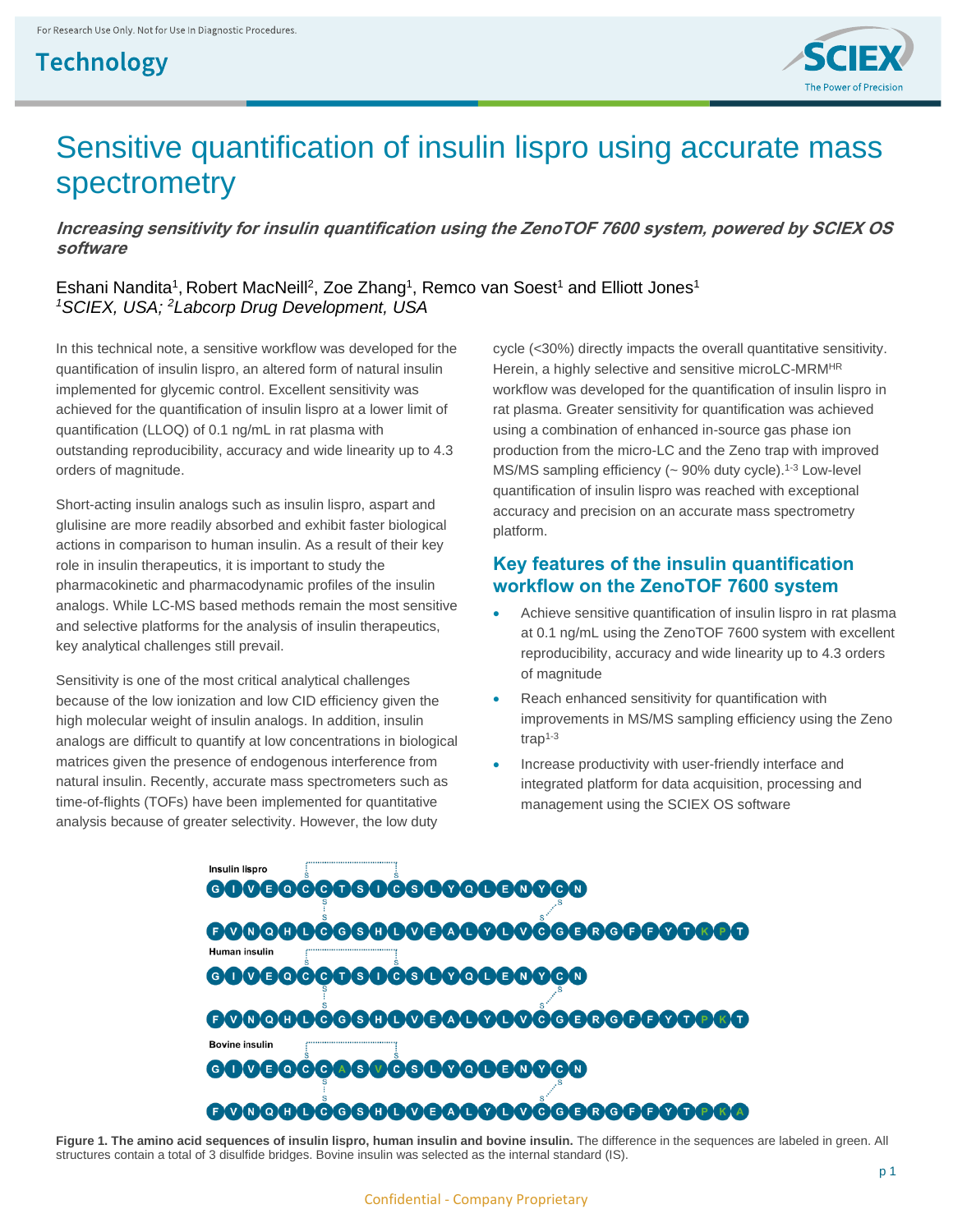

## **Methods**

*Samples and reagents:* Insulin lispro and bovine insulin were purchased from Sigma Aldrich, Inc.

*Sample preparation:* The rat plasma was protein precipitated and the supernatant was diluted 1:1 (v/v) by water and served as the processed biological matrix. Insulin lispro and bovine insulin (internal standard) were prepared in 1:1 (v/v) processed rat plasma. Serial dilution was performed to prepare calibration curve standard samples. The samples were processed by mixed-mode SPE. The eluents from the SPE plate were diluted in 1:1 (v/v) water and injected directly into the LC-MS/MS for analysis.

*Chromatography:* A SCIEX M5 MicroLC system was used for separation in trap-and-elute mode. A volume of 30 µL of the sample was loaded onto the trap column for analysis. The mobile phase A consisted of 0.1% formic acid in water and the mobile phase B was composed of 0.1% formic acid in acetonitrile.

Gradient conditions are summarized in Table 1. For analyte trapping, the operating flow rate was set to 50 µL/min using a Phenomenex Luna C18(2) column (20 x 0.3 mm, 5 µm, 100 Å). The column was operated at room temperature.

For analyte separation, the operating flow rate was 5 µL/min using a Phenomenex Kinetex XB-C18 column (50 x 0.3 mm, 2.6 µm, 100 Å). The column oven temperature was 50ºC.

*Mass spectrometry:* A ZenoTOF 7600 system with an OptiFlow Pro ion source with a microflow probe was used in positive Zeno MRMHR mode. All source and MS parameters were optimized and are reported in Table 2.

#### **Table 1. Microflow LC method operated in trap-and-elute mode.**

| Time (min) | Loading<br>pump %B | <b>Analytical pump</b><br>%B | <b>Trap valve</b><br>position |
|------------|--------------------|------------------------------|-------------------------------|
| 0.0        | 0                  | 15                           | LOAD                          |
| 2.0        | 0                  | 15                           | <b>INJECT</b>                 |
| 3.0        |                    | 60                           |                               |
| 5.2        | 90                 | 90                           | LOAD                          |
| 6.8        | 90                 | 90                           |                               |
| 7.0        |                    | 15                           |                               |
| 10         |                    | 15                           |                               |

#### **Table 2. Source and MS conditions.**

| <b>Parameter</b>              | <b>Value</b> | <b>Parameter</b>             | Value    |
|-------------------------------|--------------|------------------------------|----------|
| Curtain gas                   | 30 psi       | Source temperature           | 600°C    |
| lon source gas 1              | 50 psi       | lon source gas 2             | 60 psi   |
| CAD gas                       | 7            | lon spray voltage            | 5500 V   |
| MS accumulation time          | 80 ms        | MS/MS accumulation<br>time   | 60 ms    |
| TOF MS start mass<br>(m/z)    | 600          | TOF MS stop mass<br>(m/z)    | 1200     |
| TOF MS/MS start mass<br>(m/z) | 100/600      | TOF MS/MS stop mass<br>(m/z) | 600/1200 |
| Zeno threshold                | 20,000 cps   |                              |          |

The Zeno MRM<sup>HR</sup> parameters used for quantification are displayed in Table 3. All parameters were individually optimized for insulin lispro and bovine insulin.

*Data processing:* The Zeno MRM<sup>HR</sup> data was processed using the Analytics module in the SCIEX OS software 2.0 using MQ4 integration algorithm. A weighting of  $1/x^2$  was used for quantification.

Precursor and fragment masses of the peptides used for quantification are listed in Table 3. XIC peak width of 0.04 Da was applied for processing the Zeno MS/MS data.

#### **Table 3. Zeno MRMHR parameters used for quantification.**

| <b>Compound ID</b>  | <b>Precursor ion</b><br>(m/z) | <b>Product ion</b><br>(m/z) | DP<br>(V) | CE.<br>(V) |
|---------------------|-------------------------------|-----------------------------|-----------|------------|
| Insulin lispro      | 1162                          | 217.1194                    | 80        | 55         |
| Bovine insulin (IS) | 955                           | 1114.5069                   | 80        | 40         |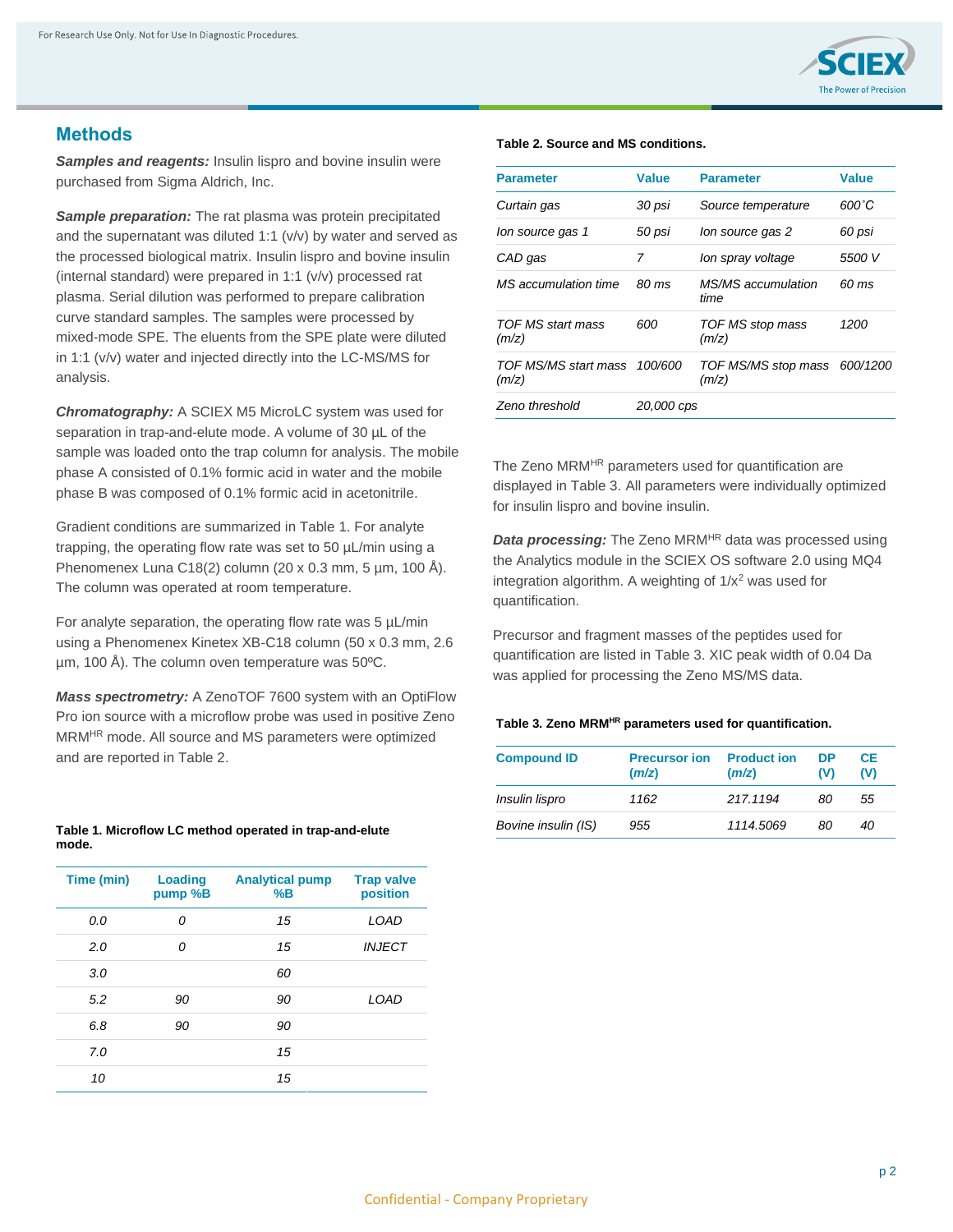

### **Insulin lispro quantification workflow**

Insulin lispro was selected as a model analyte to evaluate the quantification of complex insulin therapeutic structures on the ZenoTOF 7600 system. The calibration curve included concentrations ranging from 0.1 ng/mL to 2000 ng/mL. The concentration of the IS (bovine insulin) was 50 ng/mL. Each calibration point was measured in 3 replicates.

Since human insulin is often encountered as an endogenous interference, CID was employed to differentiate insulin lispro from human insulin. As shown in Figure 2, human insulin and insulin lispro are differentiated using *m/z* 226 and *m/z* 217, respectively. Both y<sup>2</sup> fragments arise from the last 2 amino acids

Human insulin Zeno MS/MS of [M+5H]<sup>5+</sup>, m/z 1162

in the B chain (Figure 1). For human insulin, fragment *m/z* 226 is composed of proline and tyrosine while for insulin lispro, fragment *m/z* 217 is composed of lysine and tyrosine.

For quantification of insulin lispro, fragment ions *m/z* 136 and *m/z* 217 were considered. Fragment ion *m/z* 136 corresponds to a tyrosine immonium ion. As shown in Figure 3, the XIC using *m/z* 136 generates significant background interference at the retention time of the analyte (3.72 min). However, XIC generated using *m/z* 217, shows no interference at the retention time of the analyte and therefore, was selected for quantification of insulin lispro.



#### Insulin lispro Zeno MS/MS of [M+5H]<sup>5+</sup>, m/z 1162



**Figure 2. Zeno MS/MS spectra from CID of the [M+5H]<sup>5+</sup> precursors of human insulin and insulin lispro. Specific y<sub>2</sub> fragment ions were selected** for quantification to differentiate insulin lispro from human insulin at the *m/z* level (\*).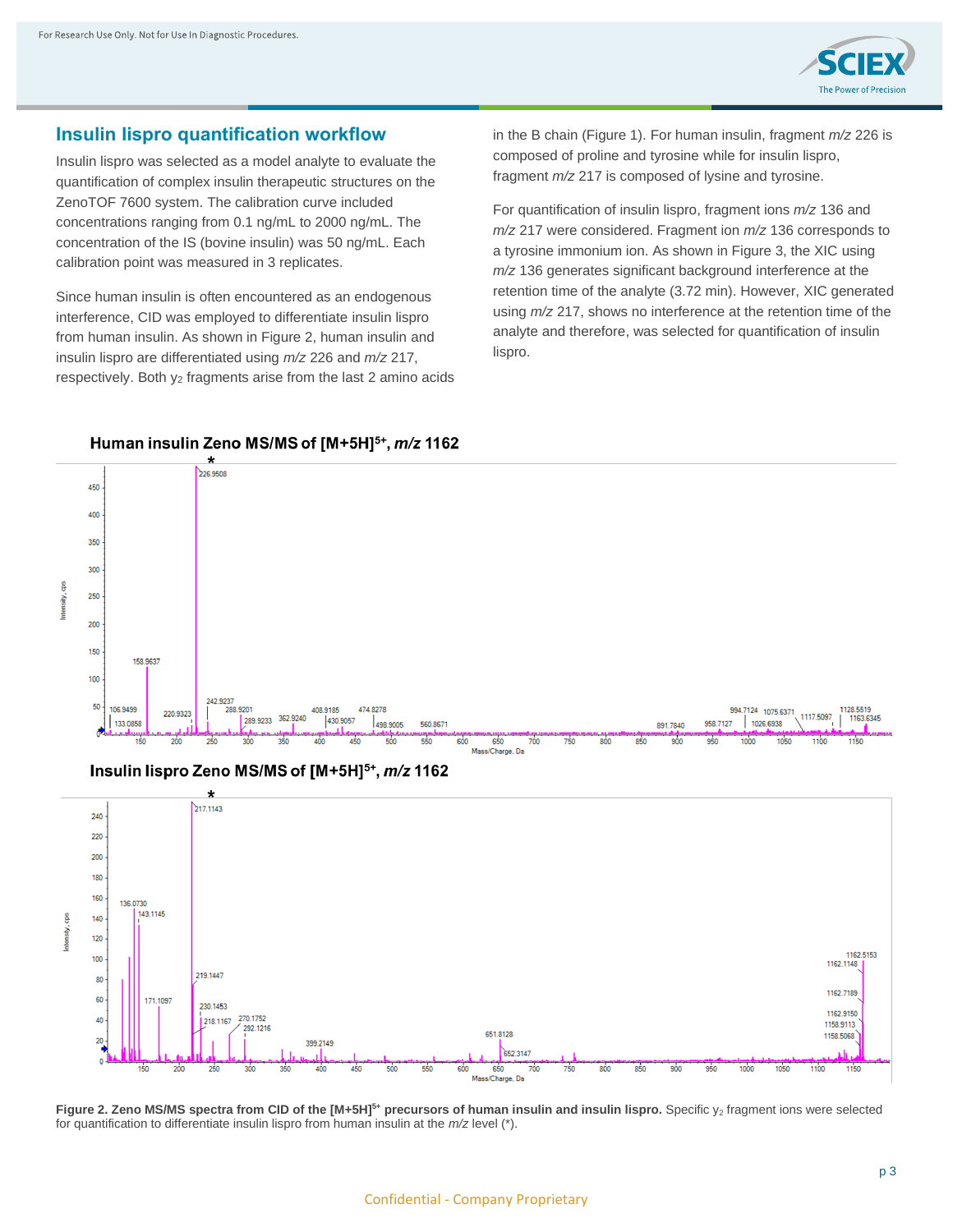



**Figure 3. Extracted ion chromatograms (XICs) of 2 different MRMHR .** Tyrosine immonium ion (*m/z* 136) results in a lack of specificity (top) compared with the  $y_2$  fragment ion from insulin lispro (bottom).

### **Quantitative performance on the ZenoTOF 7600 system**

Significant analytical challenges such as low gas-phase ionization and low CID efficiency impede low-level quantification of insulin analogs. For this analysis, an OptiFlow Pro ion source was employed under classical microflow conditions to deliver sensitive and robust ionization. In addition, greater MS/MS sampling efficiency of the Zeno trap improved the overall sensitivity for quantification of insulin lispro.

The quantitative criteria for %CV were less than 20% and accuracy was within ±20% of the nominal concentration at the level of the LLOQ. For the remaining concentrations, the %CV was required to be less than 15%, while the accuracy was required to be within ±15% of the nominal concentration.

As shown in Figure 4, the LLOQ for insulin lispro was determined to be 0.1 ng/mL. No matrix interferences were observed in the blank. The upper limit of quantification (ULOQ) was determined to be 2000 ng/mL.

Strong linearity was observed across the concentration range between 0.1 ng/mL to 2000 ng/mL with a LDR of 4.3 orders of magnitude (Figure 5). Solvent blank injected after the ULOQ indicated 10% carryover relative to the LLOQ. This could be further reduced by adding longer columns and trap washes if the full linear range is needed.



**Figure 5. Calibration curve of insulin lispro in rat plasma.** The concentration range was between 0.1 ng/mL to 2000 ng/mL resulting in 4.3 orders of magnitude in LDR.

The overall %CV was less than 9%, with accuracy within ±13% of the nominal concentration (Table 4). This demonstrates the overall assay sensitivity where low-level concentrations were detected and quantified with excellent accuracy and precision.



Figure 4. XIC of the matrix blank, LLOQ and ULOQ for insulin lispro quantification. No matrix interferences were observed at the retention time of the analyte. Low-level quantification of insulin lispro was achieved at 0.1 ng/mL with a ULOQ of 2000 ng/mL.